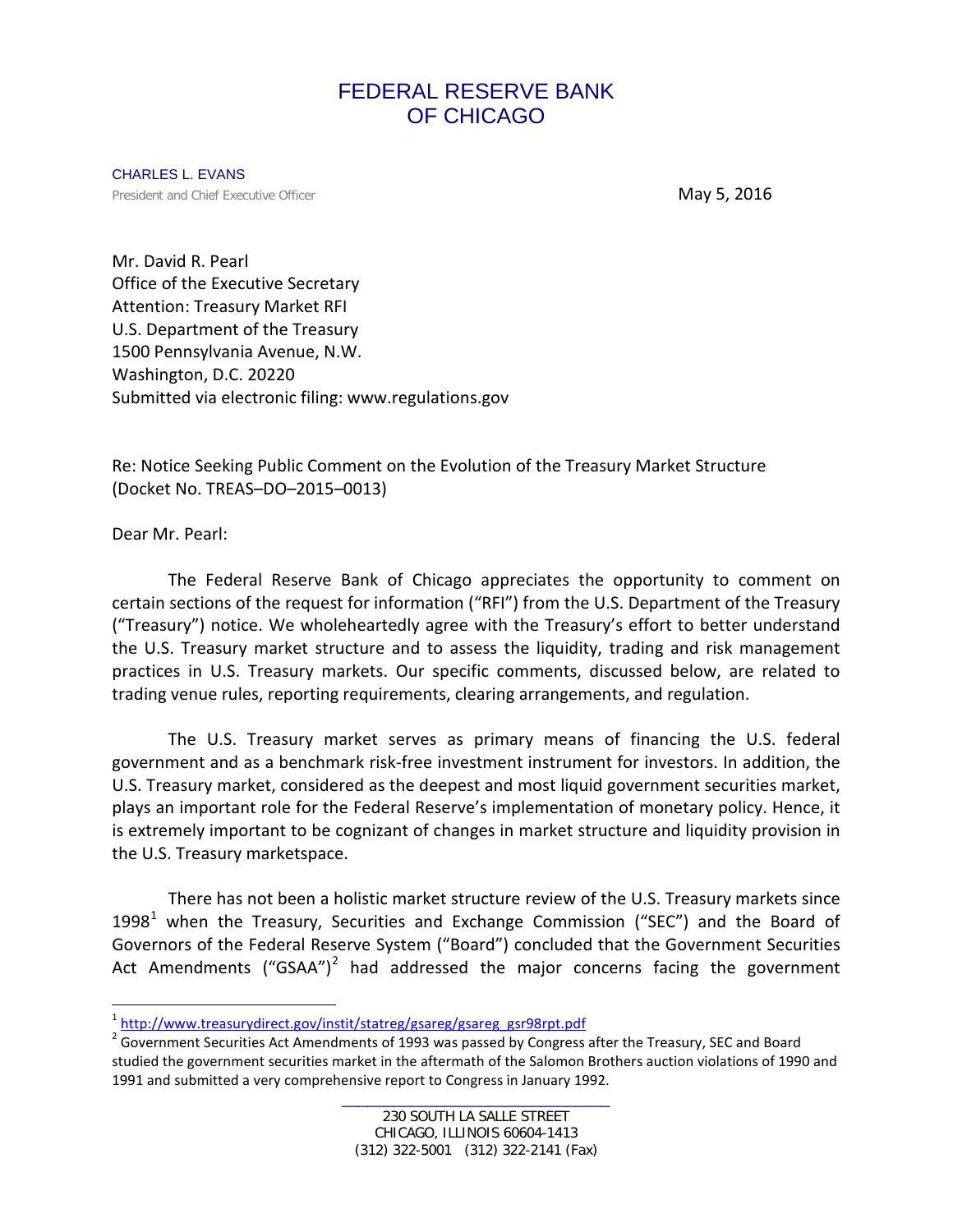securities market, and that there were no significant issues that would warrant seeking additional regulatory authority. However, recent events in the U.S. Treasury marketplace, such as the anomalous price behavior of October  $15<sup>th</sup>$  2014, have showcased the need for a thorough review of the market structure by the official sector. The "Joint Staff Report: The U.S. Treasury Market on October 15, 2014<sup>"[3](#page-1-0)</sup> ("JSR") provided an analysis of participant-level transaction data for that day and a characterization of firms actively participating in the market. The JSR has proven to be a good start in engaging the official sector with market participants to shed light on this complex and evolving market structure.

Broadly, the secondary markets for U.S. Treasuries can be categorized into two segments:  $\cosh^4$  $\cosh^4$  and futures. The U.S. Treasury futures market, traded at the Chicago Mercantile Exchange ("CME"), is a well-established marketplace, regulated by the U.S. Commodity Futures Trading Commission (''CFTC''), that has supported electronic trading since the late 1990s. The cash markets have been functioning in a decentralized dealer-to-client (DtC) and inter-dealer broker market ("IDB") with light-touch regulation.

In the past decade, electronic trading has played an increasingly prominent role in the secondary U.S. Treasury cash market. Electronic trading is estimated to now represent more than half of the overall trading volume in the U.S. Treasury securities market.<sup>[5](#page-1-2)</sup> Almost all trading of on-the-run Treasury securities in the inter-dealer market occurs electronically and majority of this trading occurs in an automated fashion. Trading in off-the-run Treasury securities is mainly a DtC market, is principal-to-principal dealer focused, and is conducted over voice channels and over electronic request-for-quotation ("RFQ") platforms.<sup>[6](#page-1-3)</sup> Unlike the futures markets, which are electronically traded on a single central limit order book ("CLOB") and cleared via the CME clearing house, the cash market structure is fragmented – trading occurs on multiple IDB venues (notably BrokerTec and eSpeed platforms) with varying execution speeds and rules. Clearing for cash Treasuries occurs at the Fixed Income Clearing Corporation ("FICC"), but not all transactions from the cash markets are cleared via FICC.

Historically cash market transactions were dominated by bank-dealer entities. However, the recent JSR documents the increasing dominance of principal trading firms<sup>[7](#page-1-4)</sup> ("PTFs") in intraday trading for on-the-run Treasuries. While high-speed, low-latency automated trading firms do a remarkable job of ensuring that any price anomalies are quickly arbitraged away, the presence of these firms leaves the market open to the possibility of rapid price moves, as seen

<span id="page-1-0"></span> $\frac{3}{4}$  https://www.treasury.gov/press-center/press-releases/Documents/Joint Staff Report Treasury 10-15-2015.pdf<br> $\frac{4}{4}$  Cash markets include on-the-run and off-the-run Treasury securities.<br>  $\frac{5}{4}$  Source: Greenwi

<span id="page-1-1"></span>

<span id="page-1-2"></span>

<span id="page-1-3"></span><sup>6</sup> Treasury Market Practices Group's (TMPG) White Paper on Automated Trading in Treasury Markets [https://www.newyorkfed.org/medialibrary/microsites/tmpg/files/TMPG\\_June%202015\\_automated%20trading\\_w](https://www.newyorkfed.org/medialibrary/microsites/tmpg/files/TMPG_June%202015_automated%20trading_white%20paper.pdf) [hite%20paper.pdf](https://www.newyorkfed.org/medialibrary/microsites/tmpg/files/TMPG_June%202015_automated%20trading_white%20paper.pdf)

<span id="page-1-4"></span> $<sup>7</sup>$  JSR defines PTFs as principal investors, deploying proprietary automated trading strategies, with low latency</sup> typically a key element of trading strategies. A PTF may be registered as broker-dealer but does not have clients as in a typical broker-dealer business model.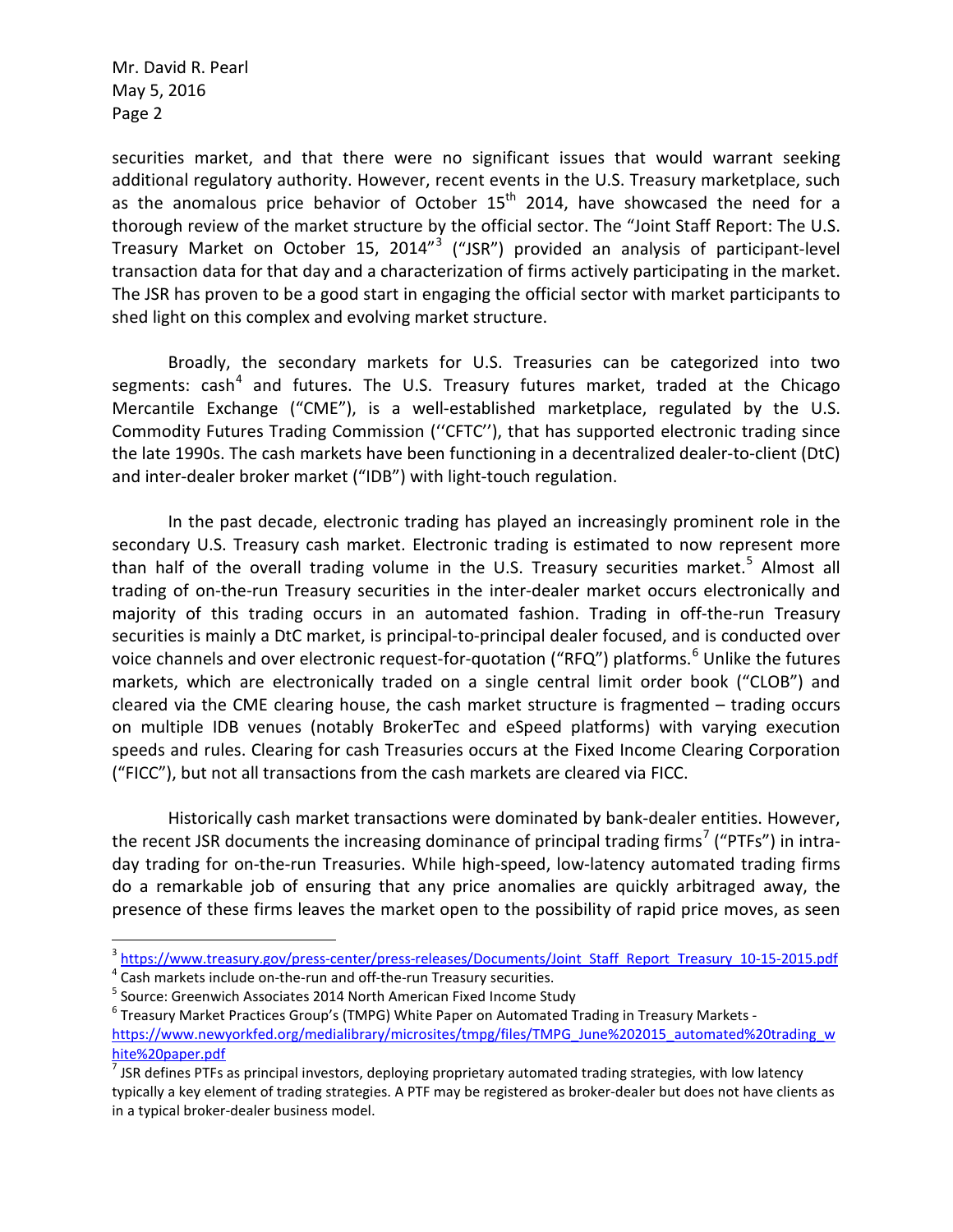during the October 15<sup>th</sup> event<sup>[8](#page-2-0)</sup>. Typical PTFs are not FICC members. Hence, their trades are not cleared by FICC. In contrast, most bank-dealers are FICC members and their trades are reported and cleared by the FICC.

## **Trading Venues**

As noted above, trading in U.S. cash treasury markets occur via multiple platforms and venues using various protocols<sup>[9](#page-2-1)</sup>. A majority of on-the-run treasury securities are traded on Alternative Trading Systems ("ATS") – BrokerTec and eSpeed – via CLOB protocol, and they host an infrastructure similar to an equities and/or futures exchange with sub-millisecond matching capabilities and co-location facilities. These platforms are registered broker-dealer entities with the SEC and are largely exempt from Regulation ATS. While these trading venues facilitate the price discovery function for U.S. Treasuries, they do not have the strict mandates of a regulated exchange. These venues also have very little public disclosure about order types, matching algorithms and self-trading statistics on their public website. **It is our position that all venues should describe their respective order types and trade matching logic in plain and simple English in an obvious place on their public websites.**

In today's automated, technology driven market, systems issues are an inevitable reality. The SEC has developed a regulatory framework, Regulation Systems Compliance and Integrity ("RegSCI"), to uphold the integrity and resilience of the systems that run the U.S. securities markets. It is unclear if IDB platforms trading U.S. Treasuries are required to comply with Reg SCI. **It is our position that IDB platforms like BrokerTec and eSpeed that are major price-discovery platforms for on-the-run Treasuries should be categorized as SCI entities and be subject to compliance with Reg SCI.**

## **Reporting Requirements**

**We recommend that regulators consider creating a consolidated audit trail or a centralized trade reporting facility for information on trades occurring in the U.S. Treasury cash markets.** The Financial Industry Regulatory Authority ("FINRA") oversees TRACE, the central repository for U.S. corporate bond market. The SEC and FINRA both collect trade and quotes data for all Reg NMS U.S. stocks. In contrast, the U.S. Treasury market is almost two times the size of U.S. equity market and twenty times the size of the U.S. corporate bond market. Yet there is no central database reflecting the trading activities (messages, quotes, trades, etc.) in the U.S. Treasury market.

In a high-speed interconnected marketplace, information on quotes and matched trades is of paramount importance not just to the regulators but also to the public at large. **Timely, detailed and standardized trade reporting should be mandated by regulation for official** 

<span id="page-2-0"></span> $\frac{1}{8}$  $8$  On Oct 15<sup>th</sup> 2014, the yield on the benchmark 10-year Treasury security, a useful gauge for the price moves in other, related instruments, experienced a 37-basis-point trading range, only to close 6 basis points below its opening level.

<span id="page-2-1"></span> $<sup>9</sup>$  TMPG White Paper (June 2015), p. 3</sup>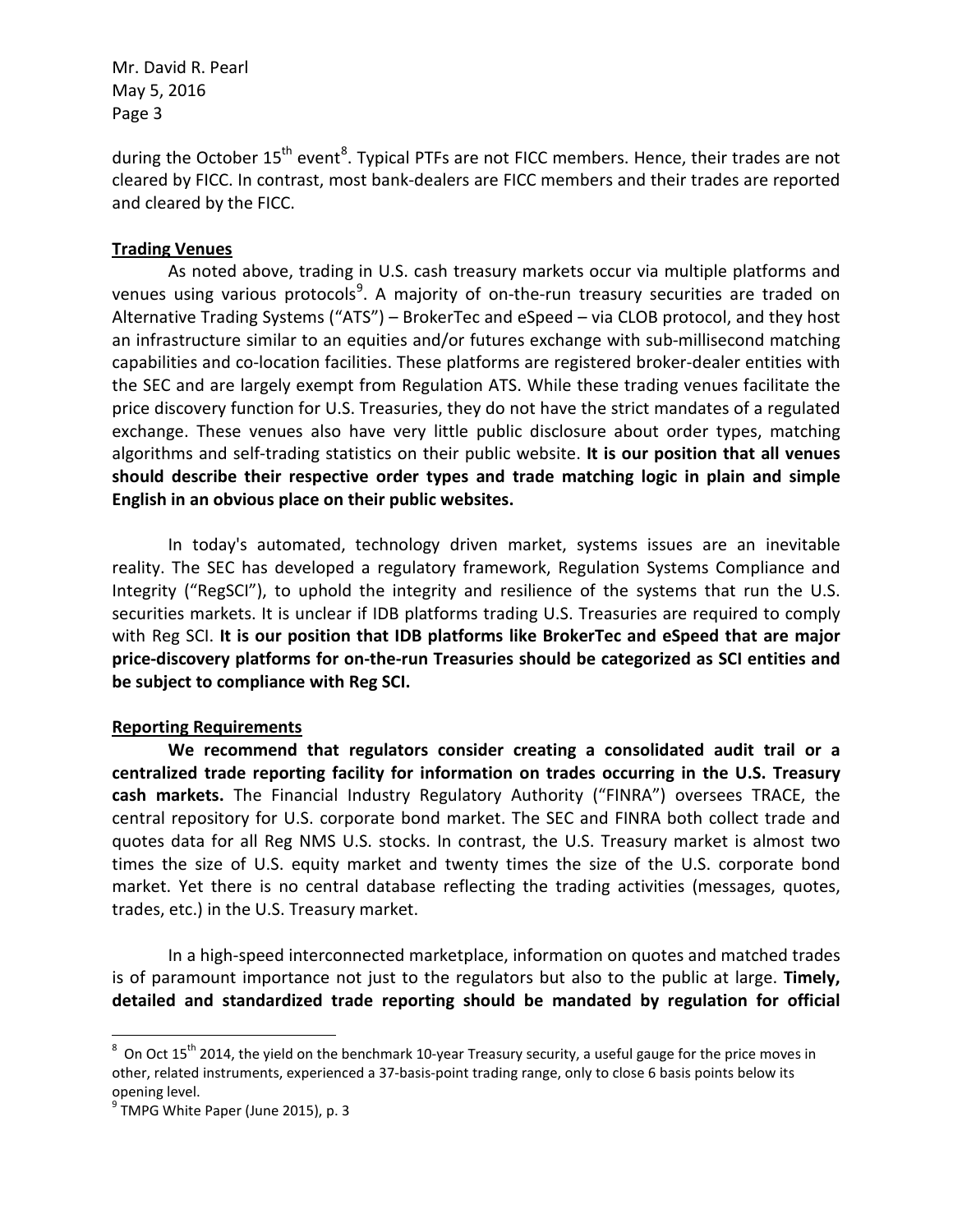**sector use to monitor for any trading abuses and market manipulative practices. Trading venues should also provide the regulators with the raw tick-by-tick intraday information with the identity of the beneficiary owner of a trade for enforcement activities and research purposes.**

**On a daily basis, trading venues should also publically disseminate, for every CUSIP number, the open, high, low, and closing prices, as well as the number of transactions and the aggregate par amount traded. Where self-trading is permitted they should also be required to report for each CUSIP number the number of self- dealing transactions and aggregate par amount.**

#### **Clearing Arrangements**

**It is our position that clearing in U.S. Treasuries should be centralized and should be mandated by regulators.** To quote the CPSS-IOSCO Principles for Financial Market Infrastructures:

"…Financial Market Infrastructures have been shown to be an important source of strength in financial markets, giving market participants the confidence to fulfil their obligations on time, even in periods of market stress. In relation to CCPs, the objectives of safety and efficiency are even more pertinent because national authorities have required or proposed the mandatory use of centralized clearing in an increasing number of financial markets"<sup>[10](#page-3-0)</sup>

In the current set-up, all primary dealers and the majority of bank-dealers are clearing members of FICC and much of the bank-dealer activity clears at FICC. On the other hand, there is no legal mandate for PTFs to clear via a CCP. As reported in the JSR, the PTF community has an increasing market share in the more liquid on-the-run Treasuries and plays a vital role in liquidity provision. However, the PTFs bilaterally clear their trades, and this increasing trend of bilateral clearing<sup>[11](#page-3-1)</sup> goes unreported. These bilateral clearing arrangements may not be robust enough to handle an unexpected default of a non-clearing member in the cash markets and may impact bank-dealers or clearing members.

As in the futures markets, we believe that cash markets should also have central clearing mandates that will enable the CCPs access to superior pricing and trade data. CCPs will be in a better position to perform intraday surveillance and manage risks (via margining) to foster a stable, transparent and resilient Treasury market.

<span id="page-3-0"></span><sup>&</sup>lt;sup>10</sup> Committee on Payment and Settlement Systems and the Technical Committee of the International Organization of Securities Commissions, "Principles for Financial Market Infrastructures", April, 2012, p. 11.

<span id="page-3-1"></span><sup>&</sup>lt;sup>11</sup> DTCC Comment letter to U.S. Treasury RFI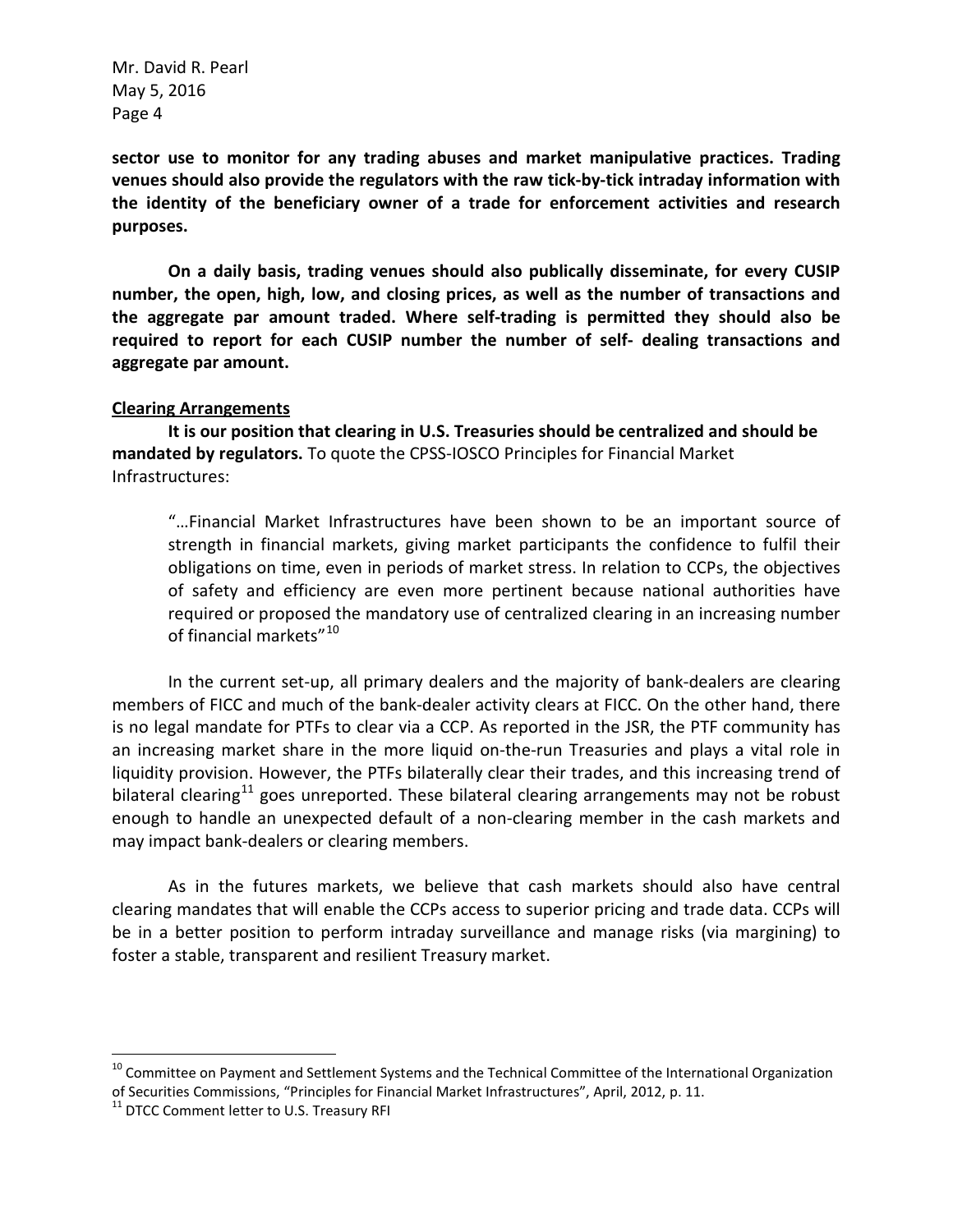#### **Regulatory Coordination**

The Treasury market has historically been a lightly regulated marketplace. Various regulatory agencies in the financial eco-system have some authority over selected parts of the U.S. Treasury markets, providing a degree of regulation of either the market center or the market participants. The Inter-Agency Working Group<sup>[12](#page-4-0)</sup> ("IAWG") for Treasury Market Surveillance monitors trading in the when-issued and other secondary markets for Treasury securities and Treasury futures markets. However, it is still unclear what authority primarily regulates the U.S. cash Treasury market and has the right to bring enforcement cases. A stylized view of these disparate regulatory relationships in shown in Figure 1 (below).

There are other forums like the Treasury Market Practices Group<sup>[13](#page-4-1)</sup> ("TMPG"), a Federal Reserve Bank of New York sponsored group that make recommendations for best practices related to trading, settlement and risk management in the Treasury markets. **We recommend that the IAWG and the TMPG coordinate their efforts to harmonize the processes observed in the U.S. Treasury markets around trading, clearing and reporting requirements and conduct a comprehensive analysis of U.S. Treasury markets, including the complex regulatory structures found in these markets.**

We appreciate Department of Treasury's work on these important matters and for the opportunity to provide input on the Treasury's RFI. If you have any questions, you may contact Rajeev Ranjan at 312-322-6078 or John McPartland at 312-322-8118.

Sincerely,

Chales L. Em

Charles L. Evans President and Chief Executive Officer

<span id="page-4-0"></span><sup>&</sup>lt;sup>12</sup> The IAWG comprises of Staff from the SEC, CFTC, Treasury, New York Fed and the Board of Governors of the Federal Reserve

<span id="page-4-1"></span><sup>&</sup>lt;sup>13</sup> The TMPG is composed of senior business managers and legal and compliance professionals from a variety of institutions — including securities dealers, banks, buy-side firms, market utilities, and others. More details about the group is at - <https://www.newyorkfed.org/tmpg>